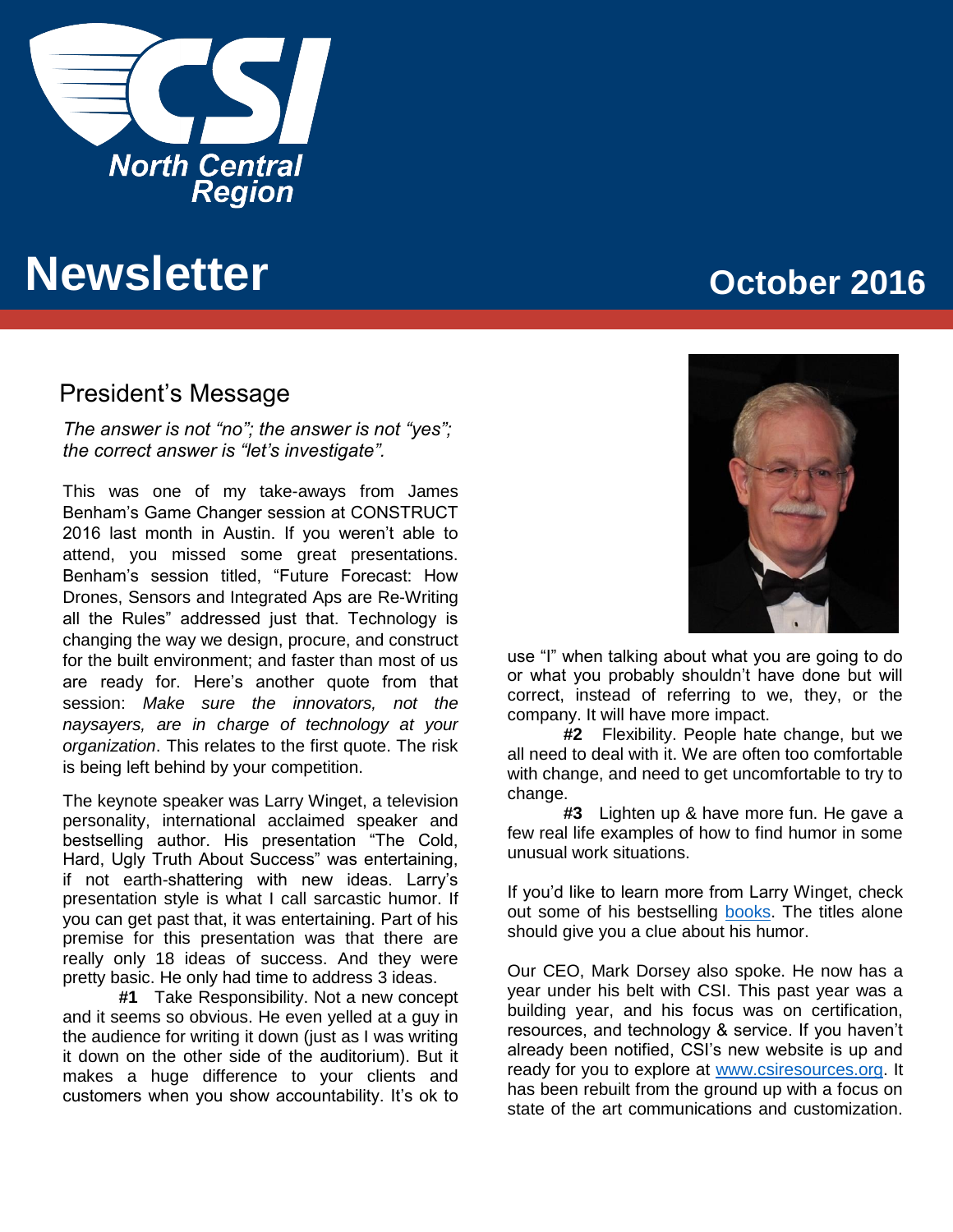There are improved and easy to navigate organization and search functions. A few chapters are beta testing it for microsites, but that won't be available to other chapters for 6-9 months. Give it a test drive. Your current user name and password will work.

feel free to contact me or any of the other region officers if you questions, comments, concerns or suggestions. We are here to help.

#### **Jon Rao Papke, FCSI, CCS, AIA North Central Region President**

### Director's Message

We are now into the FY'17 program year and hopefully all the chapters are in full swing. Please Business or pleasure? I reject the premise of this frequently asked question that the two are divisible. We design and construction professionals are deadly serious about our responsibilities to our employers and clients but, we take great pleasure in the satisfaction of those duties and, in the company of our peers. That pleasure was on display in Austin this month at the 60th annual CSI Convention and CONSTRUCT show as successful careers were lauded and friendships renewed.

Congratulations to Alan Itzkowitz on his elevation to Fellowship, to Sheldon Wolfe for the recognition of his Distinguished career, to the Minneapolis-Saint Paul Chapter for the earning the coveted CSI Chapter Cup and, to all of the NCR Chapters and individual Members recognized for their contributions to our industry. You do us all proud!

Closer to home, a search is now underway to find candidates for the upcoming election of your next Institute Director (representative to CSI's national Board of Directors). Several outstanding prospective candidates have been nominated and the Committee will be challenged to winnow the field and make recommendations to the NCR Board. Finalists will offer statements of their views on the opportunities and challenges faced by our association which will be posted on our NCR website for your review prior to the national balloting at the beginning of February.



Lastly, several of you have asked about the traditional annual call for volunteers for Institute Committees. Initially viewed as delayed by the comprehensive policy changes at Institute, that call has been abandoned as the trend toward "microvolunteering" advances. Under this discipline, yearlong commitments are being overtaken by service predicated more on specific skills. Those volunteers are being recruited by the Committee Chairs for specific projects of shorter durations. This does not mean you cannot serve! If you desire to participate on a national Committee, please let me or Jerry Putnam know and we will do our best to match you to the needs of the Board and / or Operating Committees.

#### **JW Mollohan, CSI, CCPR, CEP, LEED GA Institute Director from North Central Region**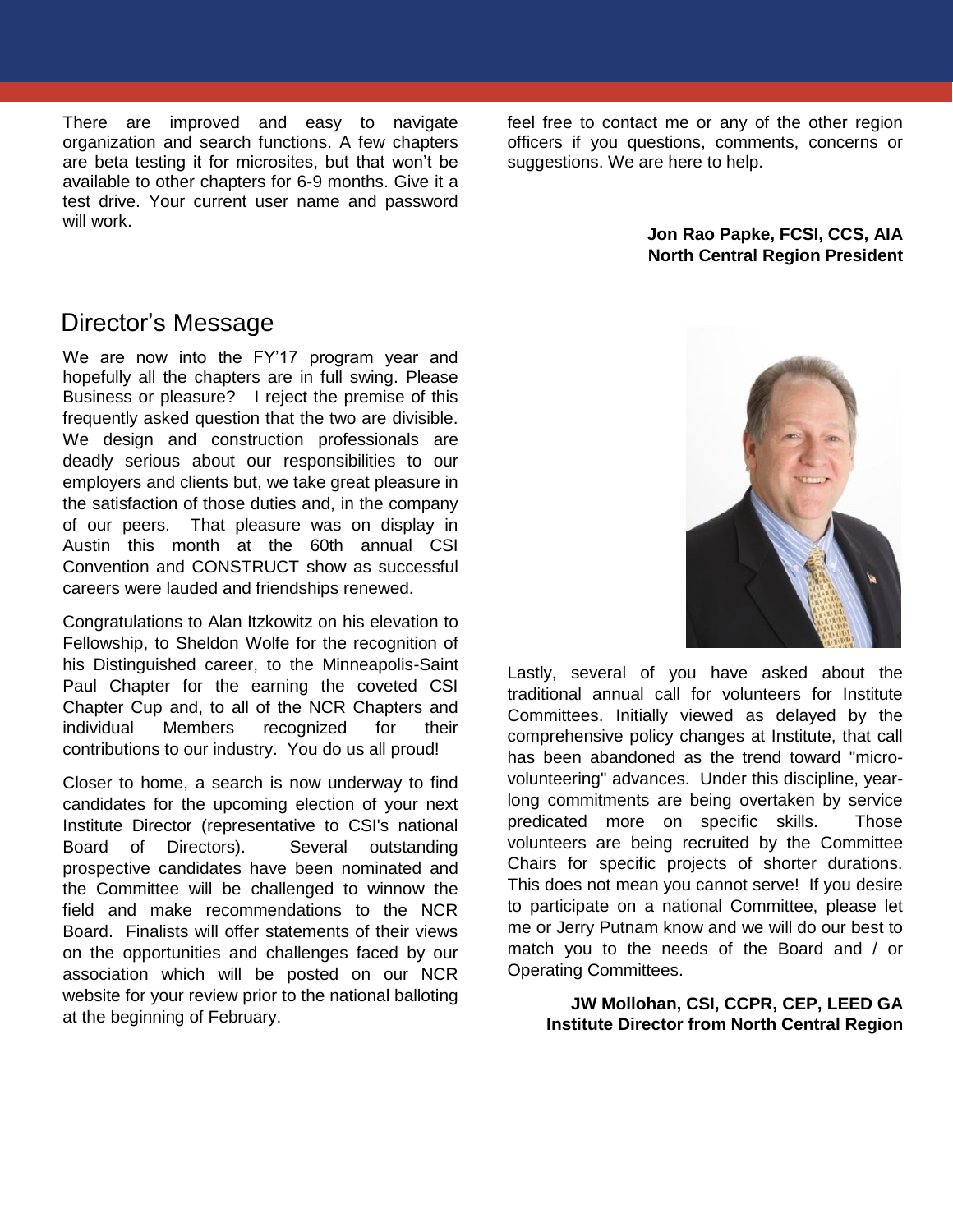#### **Award Winners**

**North Construct Central Region CONSTRUCT 2016 & The CSI Annual Convention** for the complete list of winners from the construction Congratulations to the chapters and individual members who won institute awards and honors at in Austin, Texas. The complete list of winners from the region can be viewed [here.](http://ncr.csinet.org/Menu/News/2015-2016-Award-Winners.pdf)

#### **Travel Calendars & Contacts**

J.W. Mollohan, CSI, CCPR, CEP, LEED GA generously created a collection of travel calendars for those of you traveling about the region and those who travel nationally. The calendars list when all the different chapters hold their events so you can plan your trips to correspond with chapters' meetings.

[National Travelers Calendar](http://chicago.csinet.org/sp/National-Travelers-Calendar.pdf) [Regional Travelers Calendar](http://ncr.csinet.org/Copy%20of%20sp/Region-Travelers.pdf) [Regional Travelers Contacts](http://ncr.csinet.org/Copy%20of%20sp/RegionTravelsContacts.pdf)

# **Committee News**

### Membership Committee: Membership Matters

Look at the make-up of your membership! Do you have a lot more product or manufacturer's representatives? A lot more architects? How many engineers do you have? Contractors? Subcontractors? What can you do to reach out to those under-represented in your chapter? Remember, CSI is the only organization that brings ALL construction participants together!

**Lynn Javoroski, CCS, LEED AP, SCIP Membership Chair**

### Communications Committee:

### **New CSI Website**

CSI is encouraging members and others in the AEC community to check out our new website, introduced at CONSTRUCT in Austin in September. Visit [http://www.csiresources.org.](http://www.csiresources.org/) Members, when you visit this site, click "SIGN IN" and use the same email address and password that you use for the old CSI Portal site. Click the head profile in the upper right corner and then pick "PROFILE" to add your personal information to your profile.

After you've done that, please add me as a contact by clicking "Community" and "Community Directory" and search for my name.

#### **2017 North Central Region Conference**

Madison Wisconsin chapter invites you to "Capitol Capital Ideas," the 2017 North Central Region conference being held May 4-6, 2017 at the Park Hotel on the Capitol Square in downtown Madison. Information will be available soon, but you can view host chapter's "save the date" flyer [here.](http://ncr.csinet.org/Menu/News/2016-NCR-Conference.pdf)

**Elias Saltz, CSI CCS, LEED AP Electronic Communications Chair**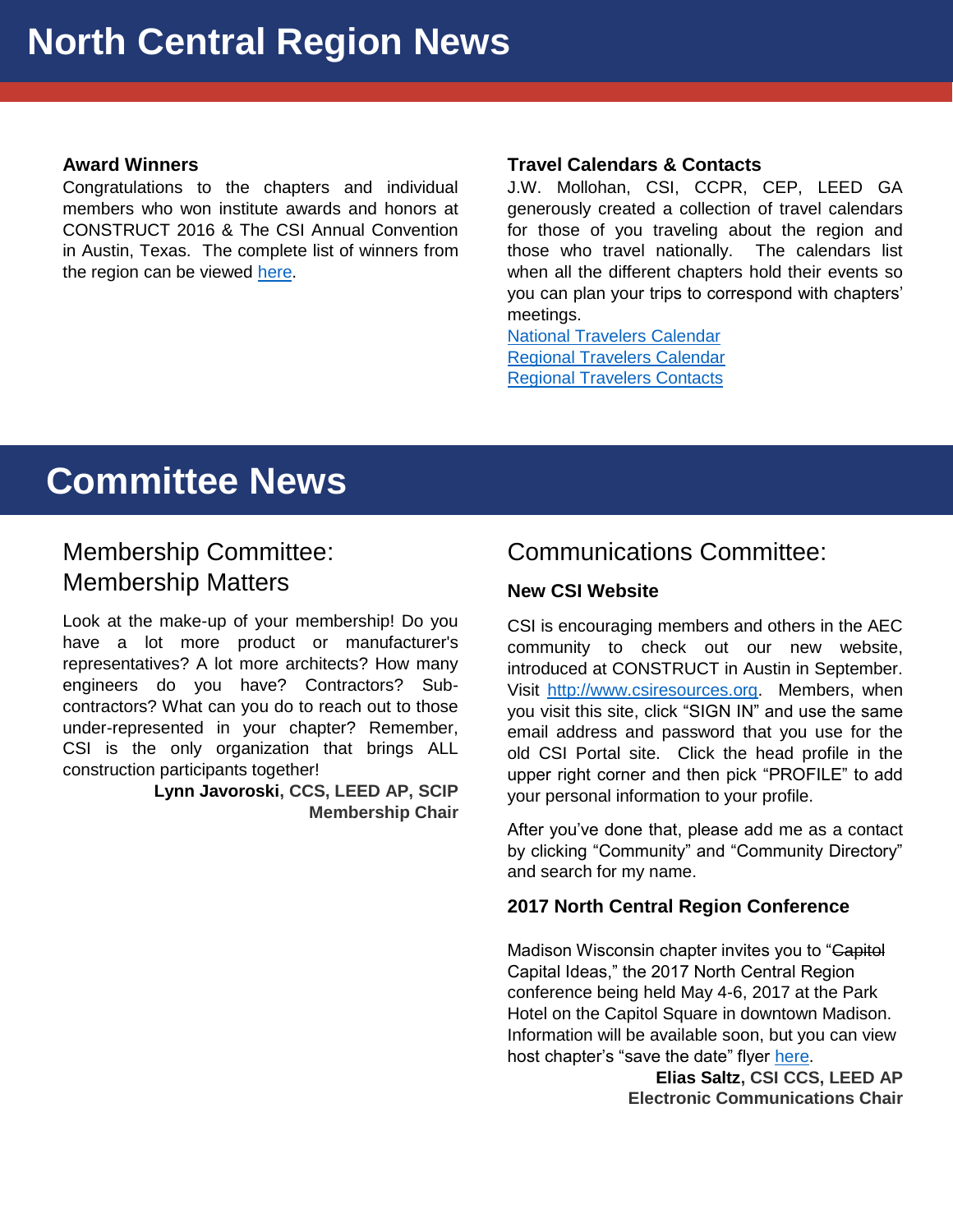### **Fantasy Football and CSI**

Are you using the best fantasy football skills in managing your CSI membership?

Broncos, C.J. Anderson was honored as the top positi<br>running back selected by the Farmers in the Pigskin Well ahead of his Super Bowl win with the Denver Broncos, C.J. Anderson was honored as the top Fourteen Fantasy Football draft. That's my team, in a league in which I act as Commissioner. And many should be able to appreciate the balance between this tongue-and-cheek notion, and the seriousness and dedication of those entrenched in the fantasy football culture. For me, this is a yearround activity which starts with a look ahead to the next season once the order has been placed for the league champion trophy.

For me, fantasy football begins in the spring of each year, poring over statistics, depth charts, and schedules like a spec writer might take apart a thermal and moisture protection section in Division 07. I read and study and discuss, and do everything I can to out-think the experts. It's a hobby, and just through the uprights as something that is good and healthy without being an obsession, but I often think that the world would be a much better place if I focused these efforts on something else. If I was as motivated with my investments, would I be retired already? What if I channeled these efforts into the church's confirmation program; would there be class full of future bishops? Most recently, the guilt extended to CSI. What if I was as committed with CSI?

This got me to thinking. In reality, fantasy football and CSI aren't all that different. Let me explain...

The first, and most obvious correlation between fantasy football and CSI is the notion that both strive to assemble a winning team, in what is essentially a keeper league. The objective of CSI is not to be successful in the course of a single season, or calendar year, but to establish a strong roster of members to champion the organization's ideals over time. Membership retention is key, and unfortunately, the retention rate of CSI members under the age of 50 is only 56% (that's a #CSIStats fact). That's the equivalent of looking to your aging quarterback to win games for you, and scouring the

list of untested free agents to fill in at the skill positions on your roster.

Often, the greatest success in building a quality fantasy football team comes from taking a chance on young talent, and stockpiling this. In the league I was part of this past season, half of my roster of 15 players was comprised of young talent as I waited for one of them to break out with a monster performance (one of them hit; thank you Arizona Cardinals running back David Johnson). CSI is no different in the need to bring in young members in numbers, and look to them for the ideas that will shape the future of the organization. Youthful membership leads to growth, which is a quality shared by 1 out of every 4 CSI Chapters that receive an Outstanding Chapter Commendation.

So how are the free agents picked up, and how does this growth occur? Hard work. Fantasy football will keep you up nights. While the waiver process basically puts general managers on a waiting list to acquire the preferred free agents each week, once this waiver process is complete, it is open season to pick up any available player at any time. For me, this may mean getting up early in the morning after the waiver process has been completed to see which free agents were overlooked that could be added to my team.

This is about recruiting, really. The key is building a roster of talent and being vigilant in this pursuit. Stay informed about many individuals, stay connected with these individuals, and do everything to add them to the team. The idea is not to remain complacent about the makeup of a roster, but to always look for ways to improve this. For fantasy football, this may mean putting aside apprehensions about picking up a free agent, or making a trade with another team. For CSI, this may mean putting aside apprehensions about contacting someone as a prospective member, or taking the opportunity to make a connection and promote something the organization is doing. Remain vigilant. One e-mail won't complete the transaction and close the deal.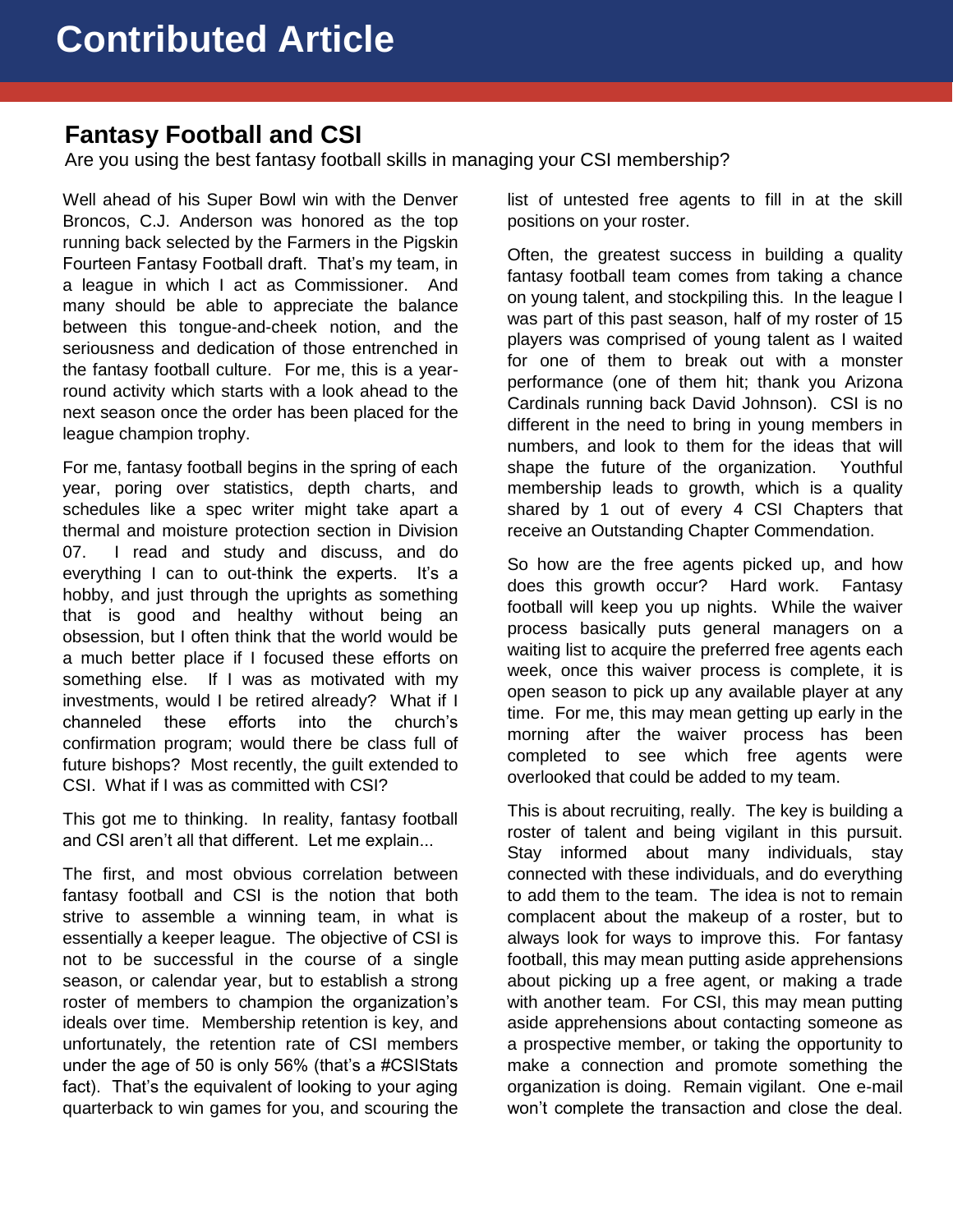Develop and maintain relationships, and always be looking for the next prospect that can be added to the roster.

Find players and build the team. Develop talent some<br>and improve the team. and improve the team.

If you have the numbers, the talent will be there as well. Often, specifically for CSI, the talent is versatile such that individuals can offer value at several positions. In a given year, 1 in 5 CSI chapter leaders holds more than one position. This is the same thing as a good flex position player in fantasy football. A flex position is one open to players from different skill positions. This lends to versatility in the roster so that different star players can be used in different roles for different situations (usually schedule related) throughout the course of a season. Numbers, talent, and versatility all contribute to the success of an organization.

All of this is good, but is there a clear strategy of succession as part of the CSI membership? Just having younger talent available is not enough. Younger talent needs to be an active part of the roster. A common strategy in fantasy football is termed "handcuffing" a star player, usually a starting running back. This is a roster strategy where in addition to the star player, that star player's backup will be on a roster as well. For the Farmers (my team), this would have meant that in addition to owning C.J. Anderson, I would have also owned his backup, Ronnie Hillman. The concept is that if C.J. Anderson were to have been injured during the course of the season, Ronnie Hillman would have stepped in as the lead running back for the Denver Broncos, and there would have been a seamless transition at this position on my team. The same applies to CSI. There need to be handcuff members to work with the current leaders, and then transition into these leadership roles to ensure continuity. Get people involved in CSI and give them purpose, and avoid having 1 in 6 leave because they were not satisfied with the experience.

Despite being projected to finish with a 1-13 record, my team finished respectably, made a playoff run,

and finished 4th out of a total 14 teams. Had I stayed with my original roster of drafted players (graded as a 'D' by the experts), the result would undoubtedly have been quite different, and likely somewhat unhealthy for me. But the strategy of acquiring new players, always looking to improve the roster, and having confidence in these moves took the season in a completely different (and healthier) direction. If score were kept on player transactions only, my average of nearly 3 roster moves per week would have smashed the competition.

The challenge to CSI, and to each of us, is to build our roster, develop young talent, and improve our team. The challenge is also to take things from our professional and personal lives that will make CSI better, and share these to always move our strategies forward. The question is really this: Is CSI a team that has the talent to make a championship run, and maintain this as a dynasty over time?

If you're wondering who won my fantasy football league this past season, it was my wife, Liz. While I was working statistical voodoo and developing my own metrics for success, she elected to build her team by deferring completely to the pre-draft player rankings of the experts. The elusive Silver Swine trophy now bears her name, not mine, and the cycle has started for me again as I look to this as my North Star in 2016.

Maybe I should vary my approach this season, take a cue from the spec writers, and rely upon the knowledge of the experts.

> **Troy Steege, CSI, CDT, AIA Milwaukee Chapter**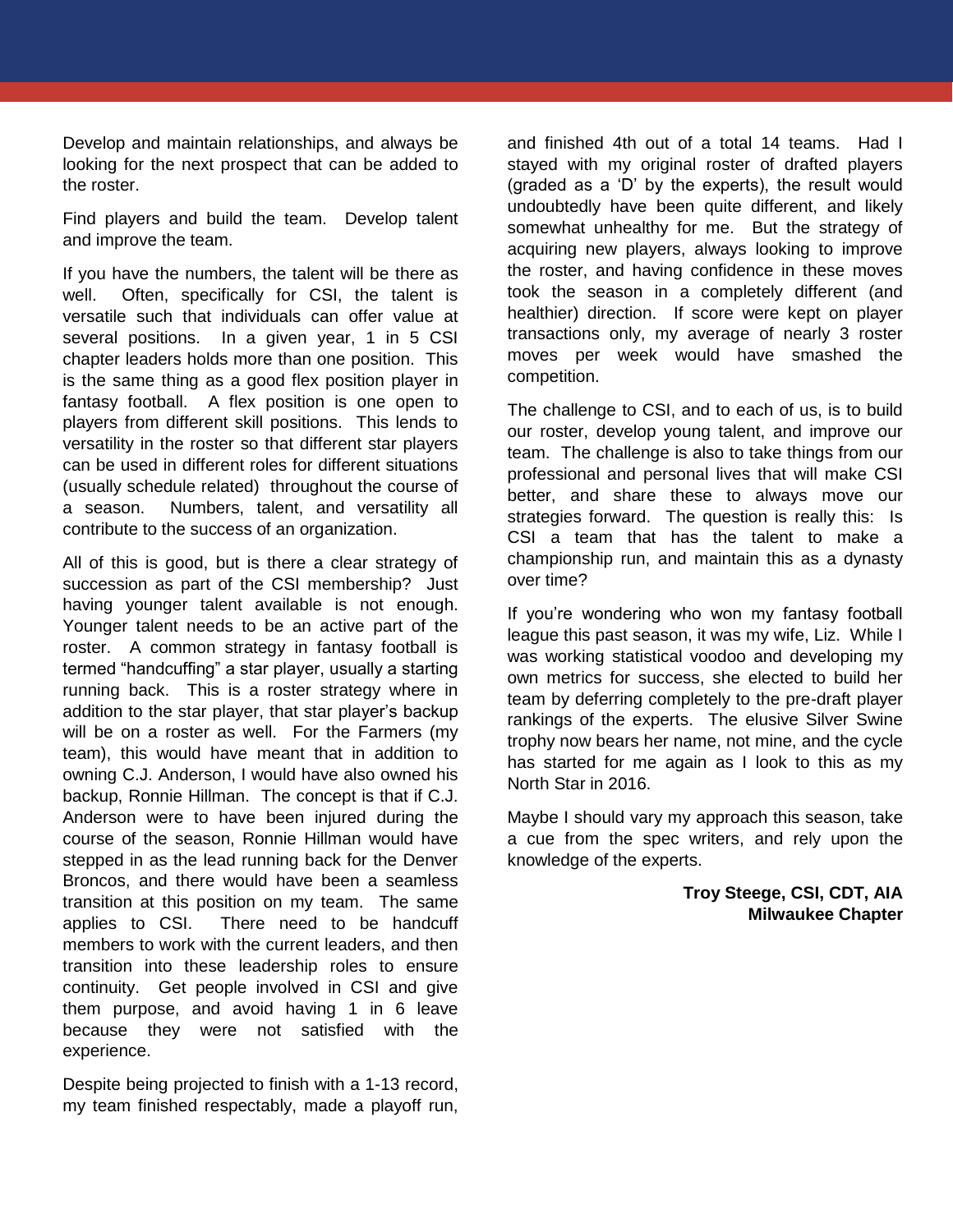### **CSI North Central Region Contacts**

# **2016-17 Officers**

#### **President**

Jon Papke, FCSI, CCS, AIA jon.papke@target.com (612) 761-1594

**Secretary**

Kim Diehls, CSI, CDT kdiehls@outlook.com

#### **President Elect**

Andrea Zawodny, CSI, CCS andrea.zawodny@hok.com (816) 472-2125

**Immediate Past President** Michael Coan, CSI mcoan@pacvacn.com (417) 429-0577

#### **Treasurer**

Jarrod Mann, CSI, LEED AP Jarrod.mann@pec1.com (785) 842-6464

### **2016-17 Chapters' Region Directors**

#### **Central Illinois**

Deb Naught, CSI, AIA den@klingner.com (217) 223-3670

#### **Chicago**

Matt Nordloh, CSI, CCPR mattn@integratingproducts.com (312) 833-8287

#### **Fox River Valley**

David Atkins, PE, CSI, SE David.atkins@aecom.com (920) 406-3145

#### **Kansas City**

Andrea Zawodny, CSI, CCS andrea.zawodny@hok.com (816) 472-2125

#### **Milwaukee**

Lynn Javoroski, FCSI, CCS, SCIP lynnjav@gmail.com

#### **Northern Illinois**

Fred Burr, CSI fburr911@sbcglobal.net (708) 302-3786

#### **Twin Ports**

Todd Johnson, CSI todd.johnson@lafarge.com (218) 348-7041

#### **Central Iowa**

Charles Janson, CSI, CDT chuckj@dscdg.com (515) 681-4183

#### **Crandic**

Paul Nichols, CSI, CCS, AIA pnichols@rohrbachassociates.com (319) 338-9311

**Greater Saint Louis** Gina Ravens, CSI, CDT, AHC gina.ravens@h-gsales.com (314) 218-3876

#### **Madison**

Ross Mori, PE, CSI, SE rmori@trachte.com (608) 837-7899

#### **Minneapolis-Saint Paul**

Pam Jergenson, CSI, CCS, CCCA pjergenson@inspec.com (763) 546-3434

#### **Red River Valley** Jim Cole, CSI

jcole@zbarch.com (701) 280-0187

#### **Central Missouri**

Susan Hart, CSI, CDT shart@huebertbuilders.com (573) 449-4996

#### **Flint Hills** Deborah Corr, CSI, CCCA

deborah@corrworks.com

#### **Illowa**

Greg Ward, CSI Greg.ward@stetsons.com (309) 788-8412

#### **Mid Kansas**

Clark Simpson, CSI, CDT, AIA clarks@pbawichita.com (316) 262-7400

### **Nebraska**

Dennis Schwieger, CSI, AIA dschwieger@cox.net

#### **Southwest Missouri**

Mike Nesbitt, CSI mnesbitt@nesbittconstruction.com (417) 866-6199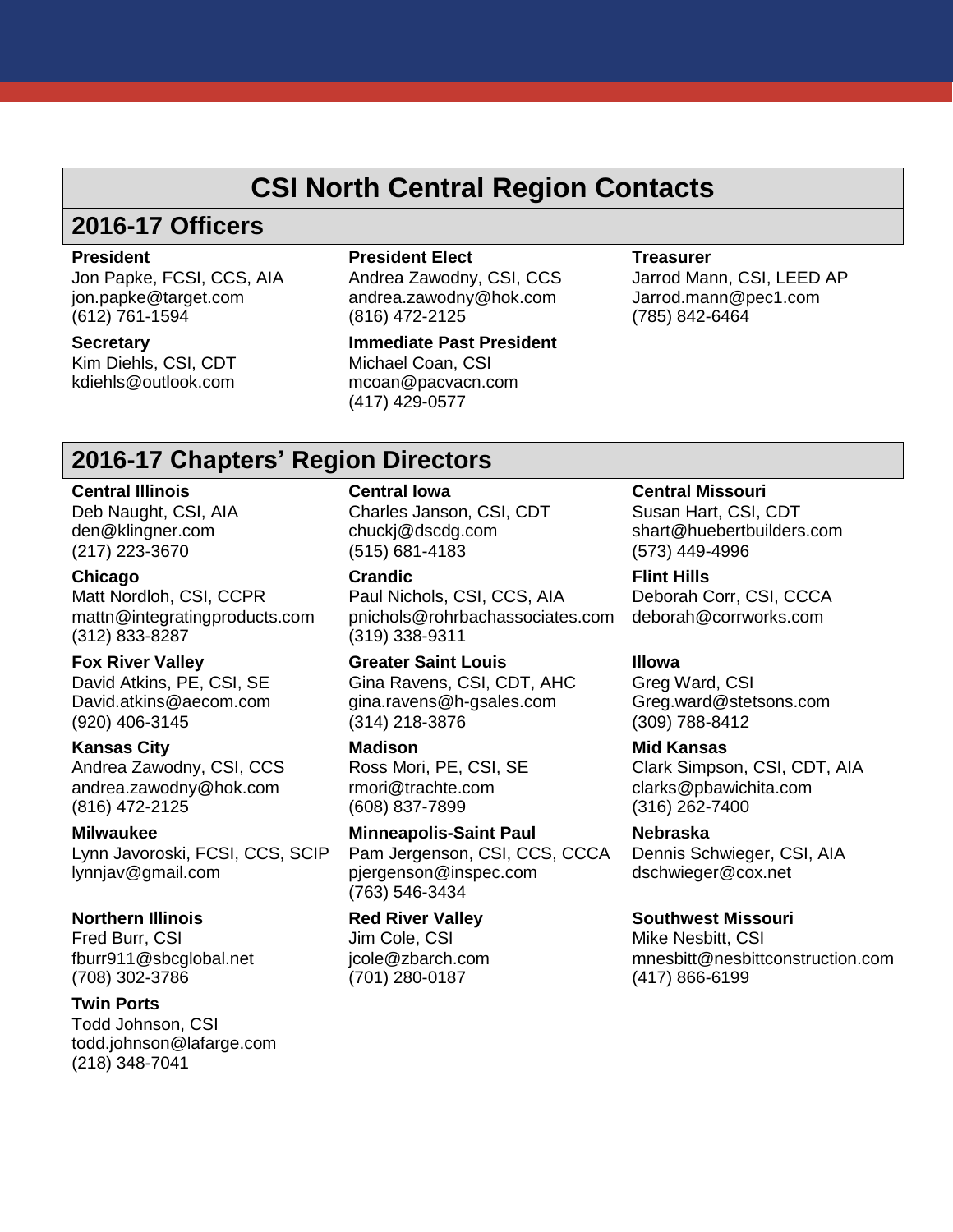## **CSI North Central Region Contacts**

### **2016-17 Institute Director**

#### **CSI Institute Director**

**CSI Institute Director<br>J. W. Mollohan, CSI, CCPR, LEED AP** JW.Mollohan@dryvit.com (913) 238-1420

### **District Coordinators**

**North East District** Gerard Capell, FCSI, CCS, AIA gcapell@wi.rr.com (414) 962-4638

Fred Burr, CSI fburr911@sbcglobal.net (708) 302-3786 **North West District**

**South East District**

**Central District** Larry Reimnitz, CSI lreimnitz@ymail.com

### **South West District**

Laura Jean Derrick, CSI, AIA laurajean@studioathalltown.com (417) 863-1530

Kermit Duncan, CSI, CCCA, AIA kermit.duncan@kda-pa.com (612) 685-3030

### **Committee Chairs**

#### **Awards**

David Neuner Jr., CSI, CDT dneunerjr@dlneuner.com (314) 962-2377

#### **Programs/Education**

Steve Gantner, CSI, CCS, CCCA sgantner@cannondesign.com (314) 425-8745

#### **Nominating**

J. W. Mollohan, CSI, CCPR JW.Mollohan@dryvit.com (913) 238-1420

**Communication** Elias Saltz, CSI, CCS esaltz@esadesign.com (312) 786-1204

**Academic Liaison** Troy Steege, CSI, CDT, AIA troysteege@gmail.com (920) 209-7501

#### **Certification**

Pam Jergenson, CSI, CCS, CCCA pjergenson@inspec.com (763) 546-3434

#### **Membership**

Lynn Javoroski, FCSI, CCS, SCIP lynnjav@gmail.com